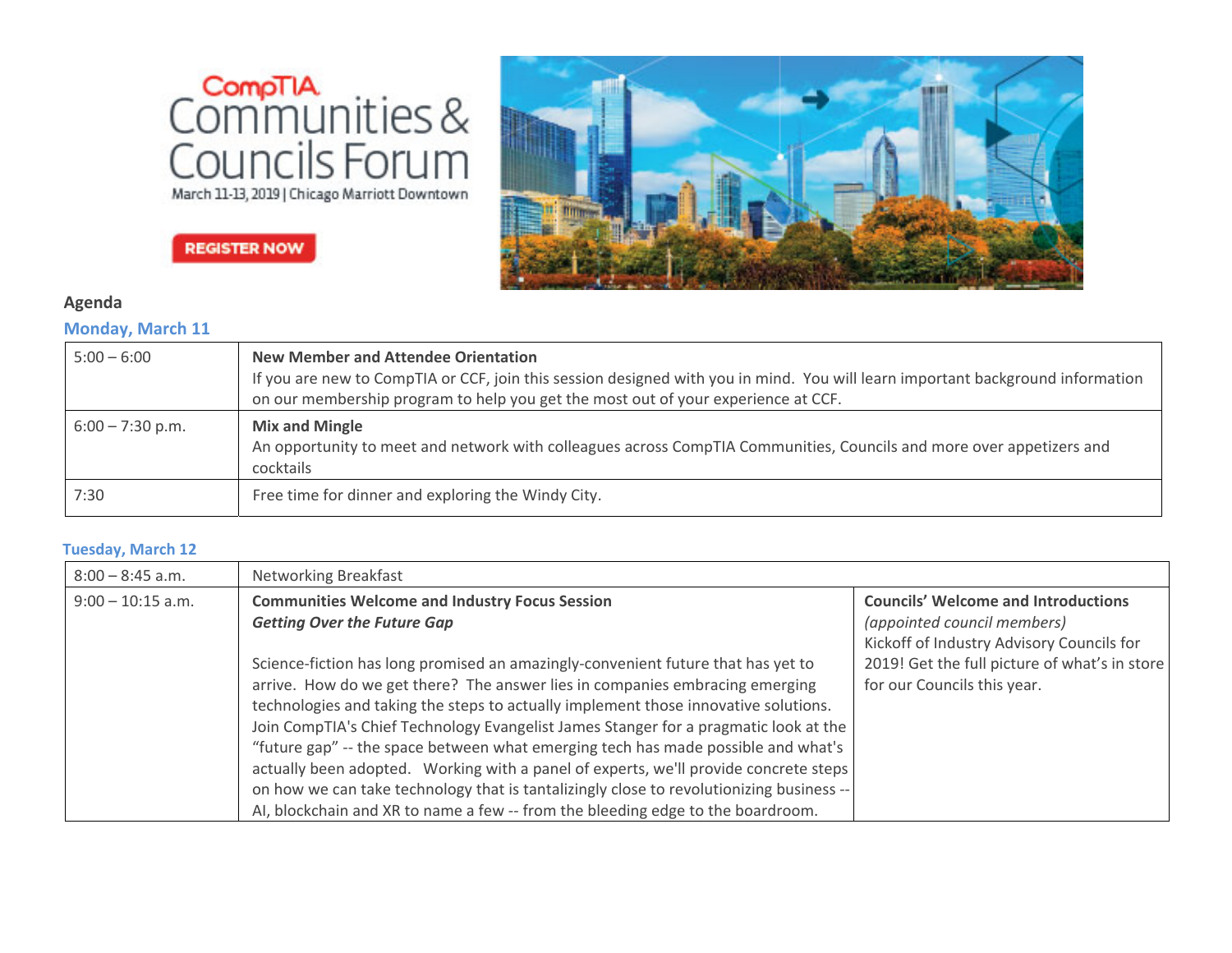| $10:30 - 12:00$ p.m. | <b>IT Security Community Meeting</b><br>$\frac{1}{2}$ Join us to develop resources that<br>will empower the industry on the<br>journey to cybersecurity<br>excellence in the next decade.<br>Walk away with solutions to keep<br>up with the latest threats, ensure<br>your staff is trained on the current<br>IT security landscape and<br>effectively convey the value of<br>your security offering to clients. | <b>Advancing Women in Technology</b><br><b>Community Meeting</b><br>Take action and participate in this<br>۰.<br>powerful workshop designed to shape<br>tomorrow's tech workforce.<br>-∎<br>Develop resources that empower<br>women with the tools, guidance and<br>confidence they need to enter the tech<br>industry and advance their careers.                                                 | <b>Individual Councils Working Meetings</b><br>(appointed council members)<br><b>L</b> Channel Advisory Board<br><b>Business Applications Advisory Council</b><br>۰.<br><b>Smart Cities Advisory Council</b><br>Drone Advisory Council<br><b>Blockchain Advisory Council</b>    |
|----------------------|-------------------------------------------------------------------------------------------------------------------------------------------------------------------------------------------------------------------------------------------------------------------------------------------------------------------------------------------------------------------------------------------------------------------|---------------------------------------------------------------------------------------------------------------------------------------------------------------------------------------------------------------------------------------------------------------------------------------------------------------------------------------------------------------------------------------------------|---------------------------------------------------------------------------------------------------------------------------------------------------------------------------------------------------------------------------------------------------------------------------------|
| $12:00 - 1:00$ p.m.  | <b>Networking Lunch &amp; CompTIA Update</b><br>Nancy Hammervik, EVP, Industry Relations, will review the key strategies and goals for CompTIA in 2019.                                                                                                                                                                                                                                                           |                                                                                                                                                                                                                                                                                                                                                                                                   |                                                                                                                                                                                                                                                                                 |
| $1:15 - 2:45$ p.m.   | <b>Emerging Technology Community</b><br><b>Meeting</b><br>$\frac{1}{2}$ Collaborate and debate with peers<br>as you build the next iteration of<br>the highly publicized list of top 10<br>emerging technologies that will<br>disrupt markets and rock the tech<br>industry.<br>Walk away with real-world<br>examples of how you can leverage<br>tech in new and interesting ways to<br>grow your business.       | <b>Advancing Diversity in Technology</b><br><b>Community Meeting</b><br>$\frac{1}{2}$ Explore creative ways to accelerate<br>workplace diversity efforts.<br>$\frac{1}{2}$ Uncover fresh approaches that will lead<br>to increased career opportunity and<br>corporate profitability, as well as shape<br>the future of our industry.                                                             | <b>Individual Councils Working Meetings</b><br>(appointed council members)<br><b>Channel Advisory Board</b><br>₩.<br><b>Business Applications Advisory Council</b><br><b>Smart Cities Advisory Council</b><br>Drone Advisory Council<br><b>Blockchain Advisory Council</b><br>ਢ |
| $2:45 - 3:00$ p.m.   | Networking Break                                                                                                                                                                                                                                                                                                                                                                                                  |                                                                                                                                                                                                                                                                                                                                                                                                   |                                                                                                                                                                                                                                                                                 |
| $3:00 - 4:00$ p.m.   | <b>Hidden Figures: Opening Up</b><br><b>Cybersecurity Careers to Women</b><br>An Advancing Women in Technology<br>and IT Security Community Joint<br>Workshop<br>IT security careers cover everything<br>from coding to customer acquisition,<br>programming to product development,<br>project management to marketing,<br>data breaches to digital forensics, and                                               | <b>How Emerging Technologies can bolster</b><br><b>Diversity and Inclusion</b><br>An Emerging Technology and Advancing<br>Diversity in Technology Community Joint<br>Workshop<br>Advances in technology are impacting<br>individual careers and reshaping every<br>company and industry. New opportunities<br>exist that were previously unattainable to<br>people from diverse backgrounds. This |                                                                                                                                                                                                                                                                                 |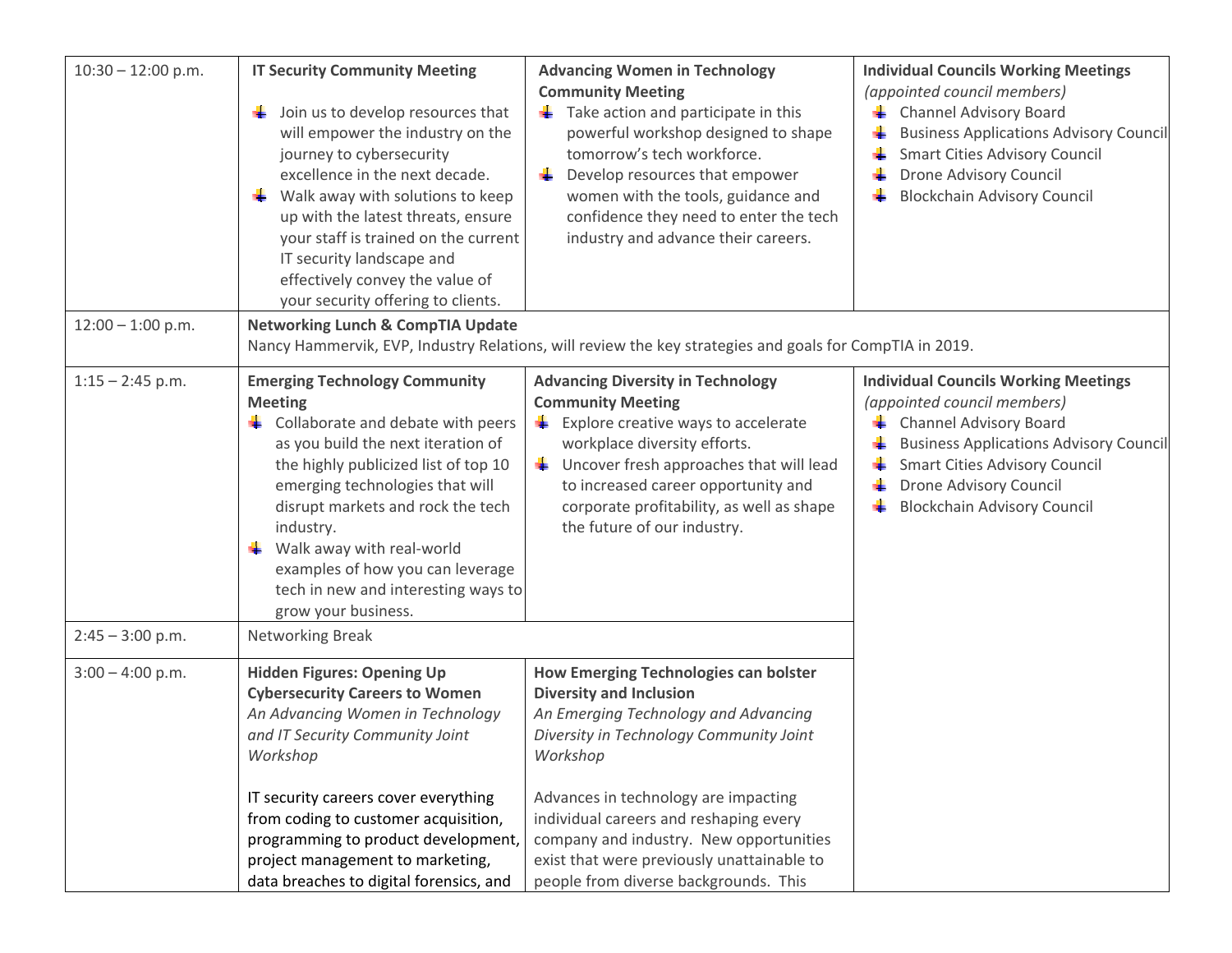|                    | more! Opportunities abound for all, yet<br>only 14 percent of the current U.S.<br>workforce in cybersecurity is female.<br>Take action to break the glass ceilings<br>in tech, drive more women into this<br>lucrative field and change the industry<br>one woman at a time. | session will explore how advances in tech can<br>strengthen diversity and inclusion in our<br>industry, including upskilling the workforce<br>and providing access for groups that have<br>historically been left out. |  |
|--------------------|------------------------------------------------------------------------------------------------------------------------------------------------------------------------------------------------------------------------------------------------------------------------------|------------------------------------------------------------------------------------------------------------------------------------------------------------------------------------------------------------------------|--|
| $4:00 - 5:00$ p.m. | Day 1 Communities Report Outs<br>Communities share their discoveries and plans for the coming year, inviting all attendee feedback and conversation.                                                                                                                         |                                                                                                                                                                                                                        |  |
| $5:00 - 6:30$ p.m. | <b>End of Day Wine Down</b><br>Cap off a great day of thought leadership and industry meetings with cocktails, snacks and conversation!                                                                                                                                      |                                                                                                                                                                                                                        |  |
| 6:30 p.m.          | Free Evening for Dinner and Exploring Chicago                                                                                                                                                                                                                                |                                                                                                                                                                                                                        |  |

# **Wednesday, March 13**

| $7:45 - 8:30$ a.m.  | Networking Breakfast                                                                                                                                                                                                                                                                                                                                                                                                         |                                                                                                                                                                                                                                                                                                   |                                                                                                                                                                                                         |  |
|---------------------|------------------------------------------------------------------------------------------------------------------------------------------------------------------------------------------------------------------------------------------------------------------------------------------------------------------------------------------------------------------------------------------------------------------------------|---------------------------------------------------------------------------------------------------------------------------------------------------------------------------------------------------------------------------------------------------------------------------------------------------|---------------------------------------------------------------------------------------------------------------------------------------------------------------------------------------------------------|--|
| $8:30 - 9:15$ a.m.  | <b>Communities Industry Focus Session</b><br><b>Innovative Approaches to Addressing the Skills Gap</b><br>Charles Eaton, CEO of Creating IT Futures<br>By 2020, nearly one million positions will need to be filled in the tech industry. 85% of<br>the jobs that will exist in 2030 haven't been invented yet. With tech fast becoming the<br>life blood of all businesses, what can we do as an industry to close the gap? |                                                                                                                                                                                                                                                                                                   | <b>Individual Councils Working Meetings</b><br>(appointed council members)<br><b>Channel Advisory Board</b><br><b>Business Applications Advisory</b><br>Council<br><b>Smart Cities Advisory Council</b> |  |
| $9:15 - 9:30$ a.m.  | <b>Networking Break</b>                                                                                                                                                                                                                                                                                                                                                                                                      |                                                                                                                                                                                                                                                                                                   | Drone Advisory Council<br><b>Blockchain Advisory Council</b>                                                                                                                                            |  |
| $9:30 - 11:00$ a.m. | <b>Future Leaders Community</b><br><b>Meeting</b><br>Help guide the future of the<br>tech industry by bringing out<br>the best in yourself and the<br>leaders of tomorrow.<br>Define the qualities and<br>÷<br>characteristics needed to lead<br>high performing teams,<br>evaluate your own strengths<br>and weaknesses and build a<br>custom leadership checklist.                                                         | <b>Technology Lifecycle Services Community Meeting</b><br>Roll up your sleeves and expose the key<br>ingredients to recurring revenue success.<br>Learn from industry experts as they share their<br>÷<br>experiences and lead the discussion on how<br>you can build a more profitable business. |                                                                                                                                                                                                         |  |